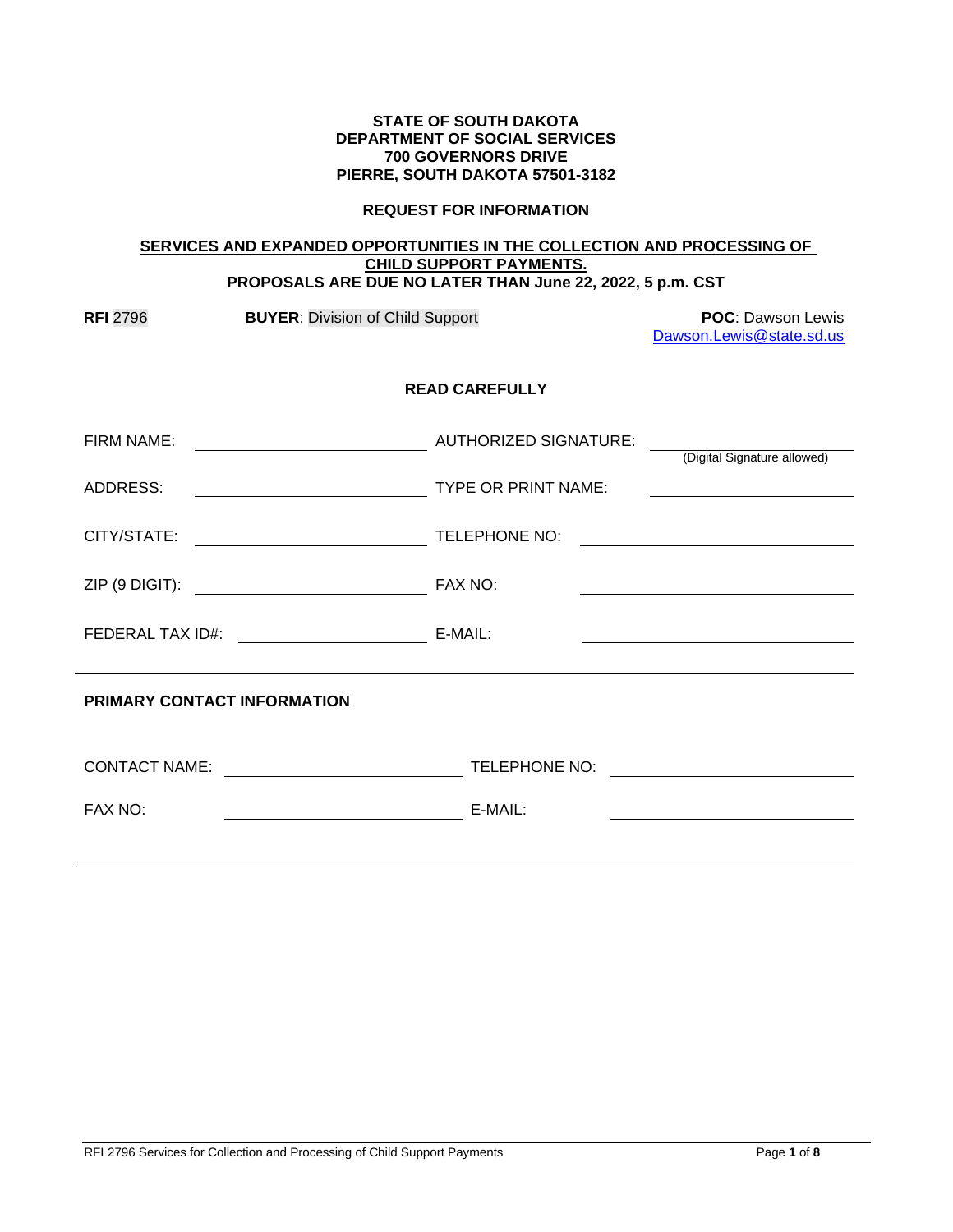# **1.0 GENERAL INFORMATION**

### **1.1 Purpose of Request for Information (RFI)**

The South Dakota Division of Child Support (DCS) is seeking information on available services, and the expanded opportunities these services may bring to the customers and the State regarding the collection and processing of payments. The goal of this request is to identify services that may help maximize the limited state resources currently available from a financial and operational standpoint. Services are identified in Section 2.0 and include, but are not limited to:

- Effectively and efficiently process payments,
- Provide enhanced abilities to support online payments, and
- Provide a portal or website to support paying customers and DCS.

## **1.2 Schedule of Activities (subject to change)**

| <b>RFI</b> publication               | May 5, 2022             |  |
|--------------------------------------|-------------------------|--|
| Deadline for submission of inquiries | May 23, 2022            |  |
| Responses to Vendor questions        | May 27, 2022            |  |
| Request for SFTP folder              | June 15, 2022           |  |
| Proposal submission                  | June 22, 2022, 5 pm CST |  |
| Vendor demonstrations                | TBD                     |  |

## **1.3 Submitting Your Proposal**

All responses submitted should be completed and received at the DCS by the date and time indicated in the Schedule of Activities. The proposal should be signed, in ink or electronically by an officer of the Vendor, legally authorized to bind the Vendor to the proposal, and sealed in the form described in this RFI.

The responses may be provided in hard copy or electronic copy in PDF electronic format through secured file transfer protocol (SFTP).

To submit electronically, Offerors must request an SFTP folder no later than June 15, 2022, by emailing Dawson Lewis at the email indicated on page one.

The subject line should be "**RFP 2796 SFTP Request**". The email should contain the name and the email of the person who will be responsible for uploading the document(s).

Responses provided in hard copy should be addressed and labeled as follows: **REQUEST FOR INFORMATION 2796 DUE JUNE 22, 2022 SD DEPARTMENT OF SOCIAL SERVICES ATTN: DAWSON LEWIS**

# **DIVISION OF CHILD SUPPORT 700 GOVERNORS DRIVE PIERRE, SD 57501**

Information submitted in response to this RFI is considered confidential and will become the property of the State of South Dakota.

The State of South Dakota will not pay for any information herein required nor is it liable for any cost incurred by the vendor.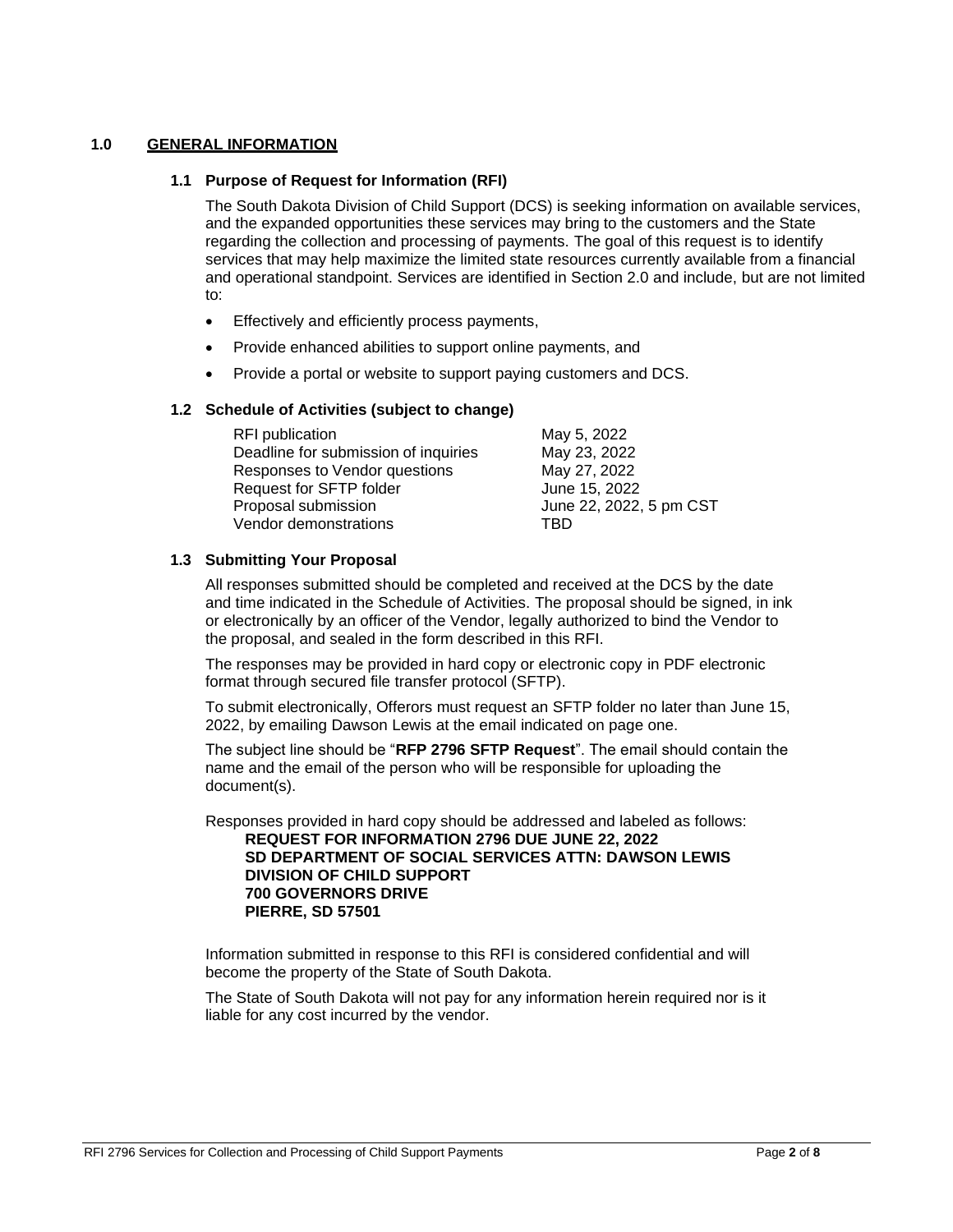## **1.4 Nondiscrimination Statement**

The State requires that all Contractors, Vendors and suppliers doing business with the State to provide a statement of nondiscrimination. By signing and submitting its response(s), the Vendor certifies it does not discriminate in its employment practices with regard to race, color, creed, religion, age, sex, ancestry, national origin or disability.

### **1.5 Modification or Withdrawal of Proposals**

Responses may be modified or withdrawn by the Vendor prior to the established due date and time. No oral, telephonic or facsimile responses or modifications to informal bids, formal bids or RFIs will be considered.

## **1.6 Vendor Inquiries**

Vendors and their agents (including subcontractors, employees, consultants, oranyone acting on their behalf) may email inquiries concerning this RFI to obtain clarification of requirements. No inquiries will be accepted after the date and time indicated in 1.2, Schedule of Activities. Email inquiries must be sent to [Dawson.Lewis@state.sd.us w](mailto:Dawson.Lewis@state.sd.us)ith the subject line "**RFI 2796 Questions**".

The Department of Social Services (DSS) will respond to offerors' inquiries by posting offeror aggregated questions and Department responses on the DSS website at <http://dss.sd.gov/keyresources/rfp.aspx> no later than May 27, 2022. For expediency, DSS may combine similar questions. Offerors may not rely on any other statements, either of a written or oral nature, that alter any specification or other term or condition of this RFP. Offerors will be notified in the same manner as indicated above regarding any modifications to this RFP.

Vendors and their agents may not contact the DCS regarding any of these matters during the solicitation and evaluation process. Inappropriate contacts are grounds for suspension or exclusion from specific procurements. Vendors and their agents who have questions regarding this matter should send an email to [Dawson.Lewis@state.sd.us.](mailto:Dawson.Lewis@state.sd.us.)

# **1.7 Discussions with Vendors (Oral Presentation/Negotiations)**

An oral presentation by a Vendor to clarify a proposal may be required at the sole discretion of the DCS. If oral presentations are required, they will be scheduled after the submission of responses. Oral presentations will be made at the Vendor's expense.

# **1.8 This RFI Is Not a Final Agreement or Contract**

This RFI should not be understood to be an Agreement or contract to purchase goods or services. It will not necessarily result in a future Agreement or contract-

# **2.0 PROJECT DESCRIPTION**

The primary goals of the Division of Child Support (DCS) program are to locate noncustodial parents, establish paternity, establish and modify child support obligations, enforce child and medical support obligations, and collect and distribute child support payments. Services are required to be provided on Temporary Assistance for Needy Families (TANF), Title XIX Medicaid, Supplemental Nutrition Assistance Program (SNAP), and Title IV-E Foster Care cases, and to any other family upon application for services.

An important component of maintaining a successful child support program includes the operation of a State Disbursement Unit (SDU) that timely and accurately receives, processes, and disburses child support payments. The 1996 enactment of the Personal Responsibility and Work Opportunity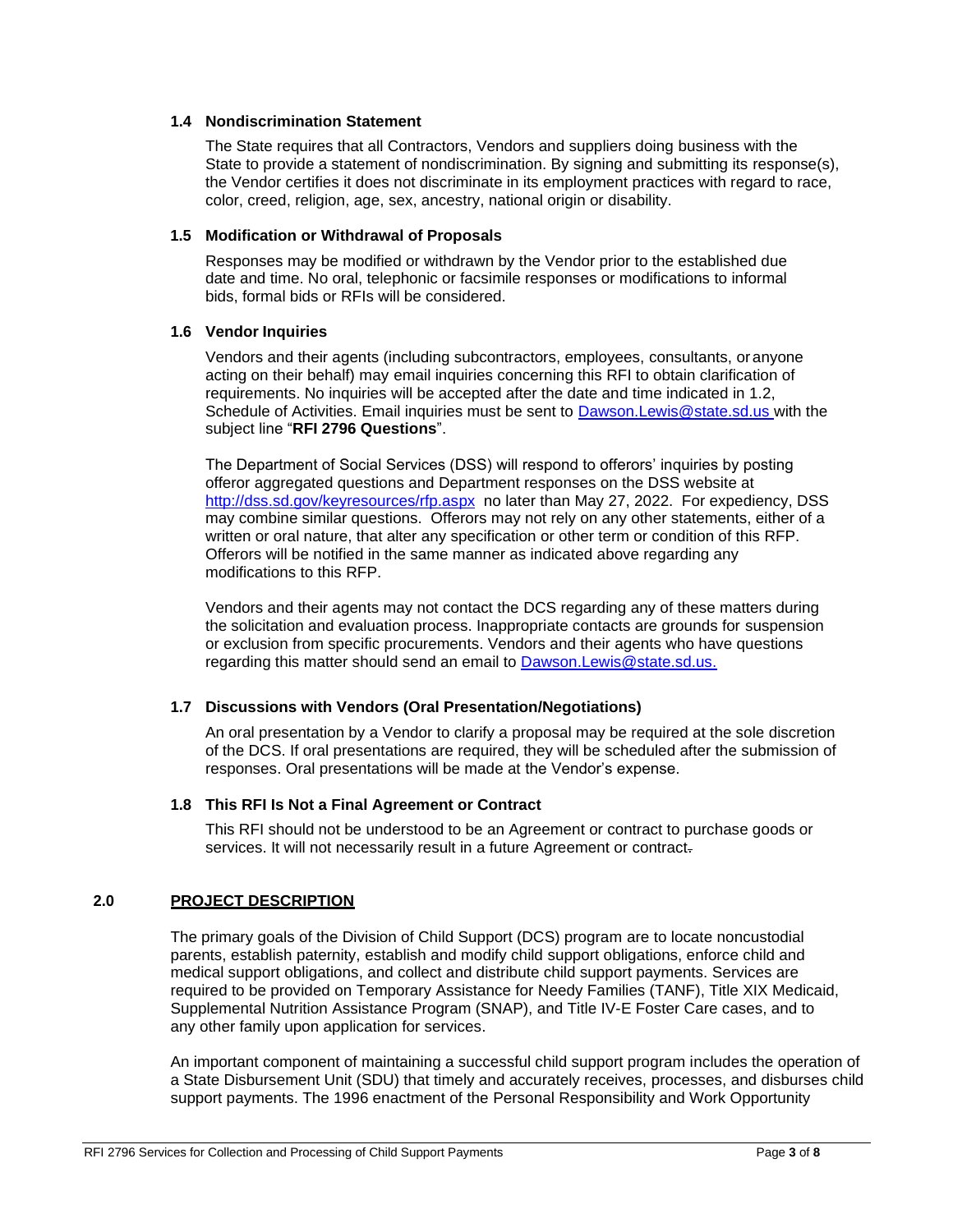Reconciliation Act, Pub. L. 104-193, included a requirement that state Child Support Enforcement agencies operate centralized automated units for collection and disbursement of child support payments.

SDU requirements include, but are not limited to: giving employers a single location for submitting withheld income; operating the SDU in coordination with the state's CSE automated system; using the SDU to collect and disburse support payments; keeping an accurate identification of payments; promptly disbursing money; make a record of the current status of support payments available to parents; using automated procedures, electronic processes, and computer-driven technology to the maximum extent feasible, efficient, and economical; and disbursing to custodial parents all amounts payable within two (2) business days after receiving the money from the employer.

SD DCS currently provides SDU services internally utilizing a third-party software to image, post, and transmit information to our banking institution, our imaging software, and to our ACCESS Mainframe system for further distribution and disbursement. Other payments including EFT, Credit Card, and auto-withdrawal are imported directly into the Mainframe for processing, and all funds are paid out during a nightly payroll process by direct deposit, debit card, EFT, or warrant.

South Dakota Division of Child Support currently provides services to 52,000 enforcement cases, and 12,600 State Case Registry cases. Payments processed for these cases are identified in the table below broken down by State Fiscal Year (SFY) which runs from July 1<sup>st</sup> through June 30<sup>th</sup>. The table includes payments processed through April 2022.



The DCS is seeking available services and the expanded opportunities these services may bring to the customers and the State regarding the collection and processing of payments. Services include, but are not limited to effectively and efficiently processing incoming payments within one (1) business day, providing enhanced abilities to support online payments, and provide a platform to support these services to the customers and the State.

DCS encourages Vendors to provide any additional service(s) that may complement or support the services identified in this request. Additional service(s) submitted should include the requested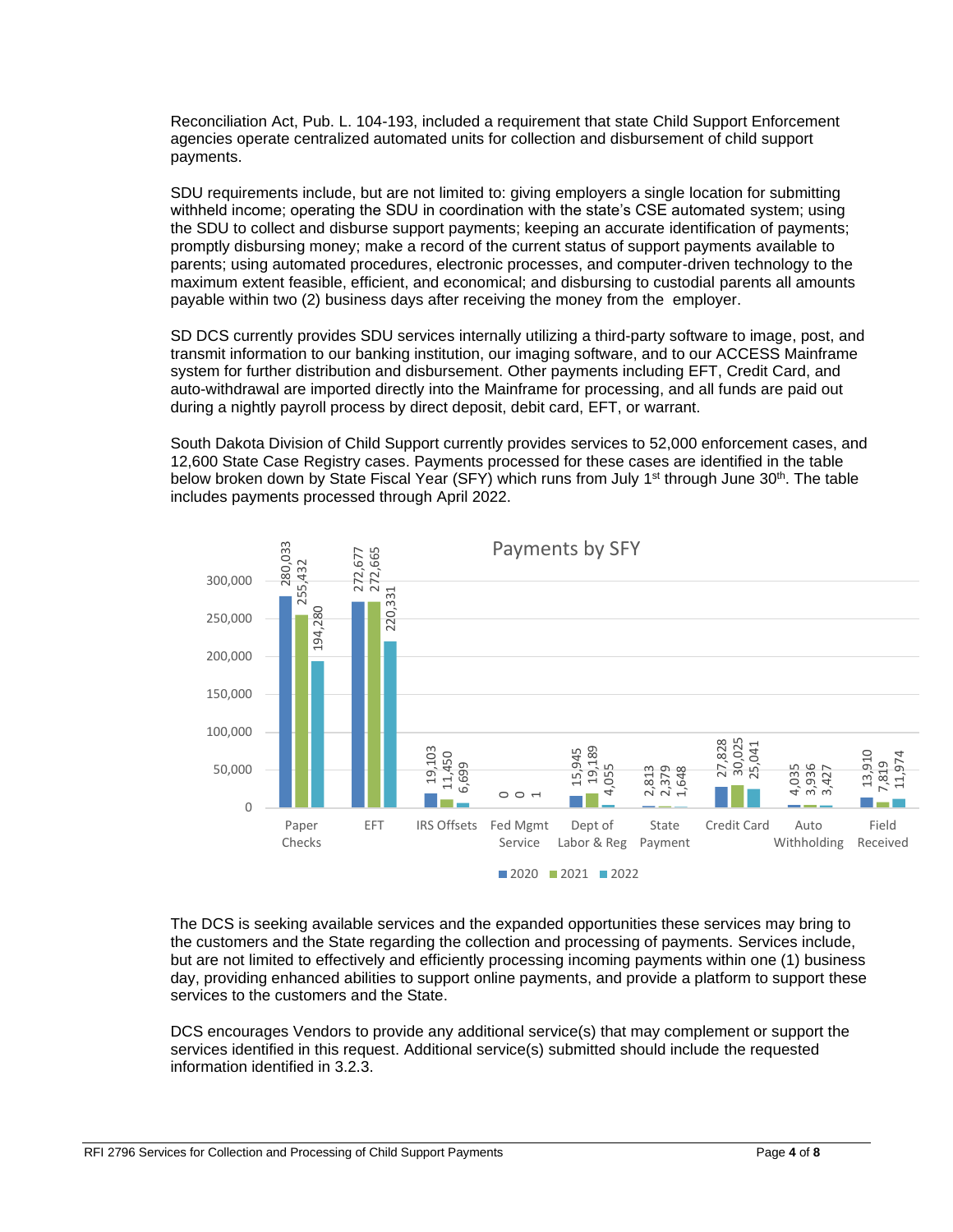## **2.1 Payment Processing**

DCS processes payments in several formats including EFT, Credit Card, eCheck, cash, check, money order, and foreign currency.

EFT, Credit Card, eCheck, and cash payments are processed directly within the mainframe. All other payments are initially processed and allocated to a Non-Custodial Parent (NCP) through a third-party software, and further allocated among the parent's case(s) when imported into the mainframe.

Payments received at our local offices across the state are manually added to the mainframe and processed when the hard copy supporting documentation is received in the SDU located at the state office in Pierre, SD. The need to send supporting documentation to the SDU delays the ability for these payments to be further distributed and disbursed in an expedited manner. Although short term, it may provide a negative effect on those families who depend on those funds for daily living expenses.

DCS is interested in external resources that may be available for a centralized child support processing center allowing same business day processing of incoming payments and the transmission of processed payments to DCS at minimum of once daily for further distribution and disbursement.

## **Note: A same business day payment is defined as all daily payments delivered, received, or picked up from the Post Office before 3 p.m. and all unprocessed mail delivered the preceding day.**

The Vendor will describe their approach including:

- Procedures for the collection, receipt, scanning, and processing of all mail and correspondence.
- All methods payments and correspondence may be submitted for processing.
- A description of the process to ensure payments received the same business day (described above) are processed and provided to South Dakota a minimum of daily. Files created by the current third-party software include:
	- o A file imported into the Mainframe.
	- o A file used for images of payments and correspondence (white paper) to be uploaded into our image repository software, FileDirector.
	- o An electronic deposit file and supporting documentation that is reviewed, approved, and routed to our financial institution through current processing methods.
- The approach used to convert and process foreign currency payments and whether they can be converted and processed in the same business day.
- Current availability or limitations in allowing DCS staff online access to audit trails and processing information allowing for re-creation of all payment records through historical data if/when needed.

# **2.2 Payment option expansion**

DCS currently provides Non-custodial Parents (NCPs) with the ability to pay by credit card, debit card, and eCheck through the US Bank ePayment system. The credit/debit card payments can be made using Visa, Discover, Master Card, and American Express.

An NCP may also qualify for automatic withholding from their bank account, also called AWI. Payments are pulled from bank accounts and transmitted back to DCS for further processing. The AWI process occurs in the first seven (7) days of the month and is a one-time per month withholding for those who qualify.

Employers currently have the option to pay by paper check or by establishing an EFT transaction with their bank. Those employers interested in this payment option are provided with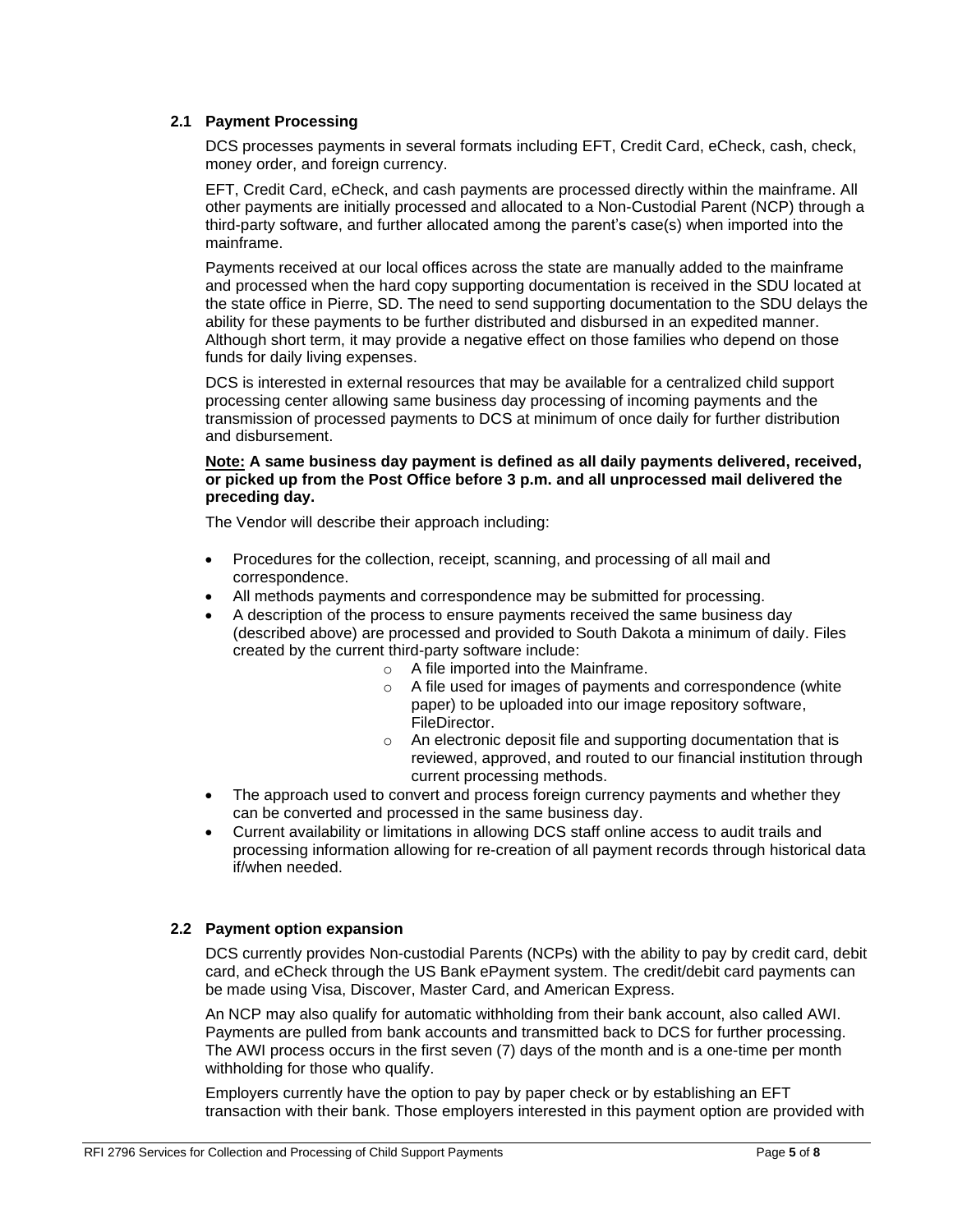the appropriate routing information to ensure the funds reach DCS when submitted.

All electronic payments received are loaded directly to the mainframe for distribution and disbursement.

DCS is interested in expanding payment options for all customers who submit payments to South Dakota. Current known options DCS would be interested in considering include:

- Venmo, Apple Pay, Zelle, Etc.
- Text to Pay
- Voice Pay (Alexa, Google, etc.)
- Pay by Phone

The Vendor will identify what services are available and any limitations to the services that may apply. This information should also include any dependencies and/or expectations from the State which may be required to accommodate the payment options available.

### **2.3 Non-Custodial Parent and Employer web-portal**

Online payments (credit card, debit card, eCheck) payments are currently only available to the NCP. The limitations significantly decrease DCS's ability to provide a minimal level of support for our Employer partners who provide a significant percentage of payments each day.

DCS would like to see online services available that could provide services to both the parent and other external parties for submitting payments. The portal would provide some or all the following:

- Support online payments in a variety of avenues.
- The ability to send and receive electronic communication back and forth through a secured channel including:
	- o Address updates,
	- o Phone numbers,
	- o FEIN number updates,
	- o Contact information for IWO's and NMSN's,
	- o Termination notifications,
	- o Freeform text communication to allow employer's, NCP's, and Child Support Staff to communicate when needed.

• Provide a mechanism and assistance where necessary to establish a process for small and large employers to send and receive IWO's and NMSN's electronically through an internal mechanism. The level of communication may vary, but the Vendor should provide information on all services possible. Include the level of effort needed for both employer and DCS, and any lessons learned from past experiences.

### **2.4 Digital Push Notifications**

DCS is required to send correspondence to the parties of a case in certain situations. When a case qualifies, the notifications are sent to the address on the mainframe system via  $1<sup>st</sup>$  class mail. Currently there are processes sent after an action has occurred such as sending notifications to the NCP after the month has passed with the obligation not being met. This method does not allow the NCP an opportunity to remedy the situation proactively.

DCS is interested in the use of push notifications for different case situations. What options are available, what is the most common notifications issued, and a general idea of what is required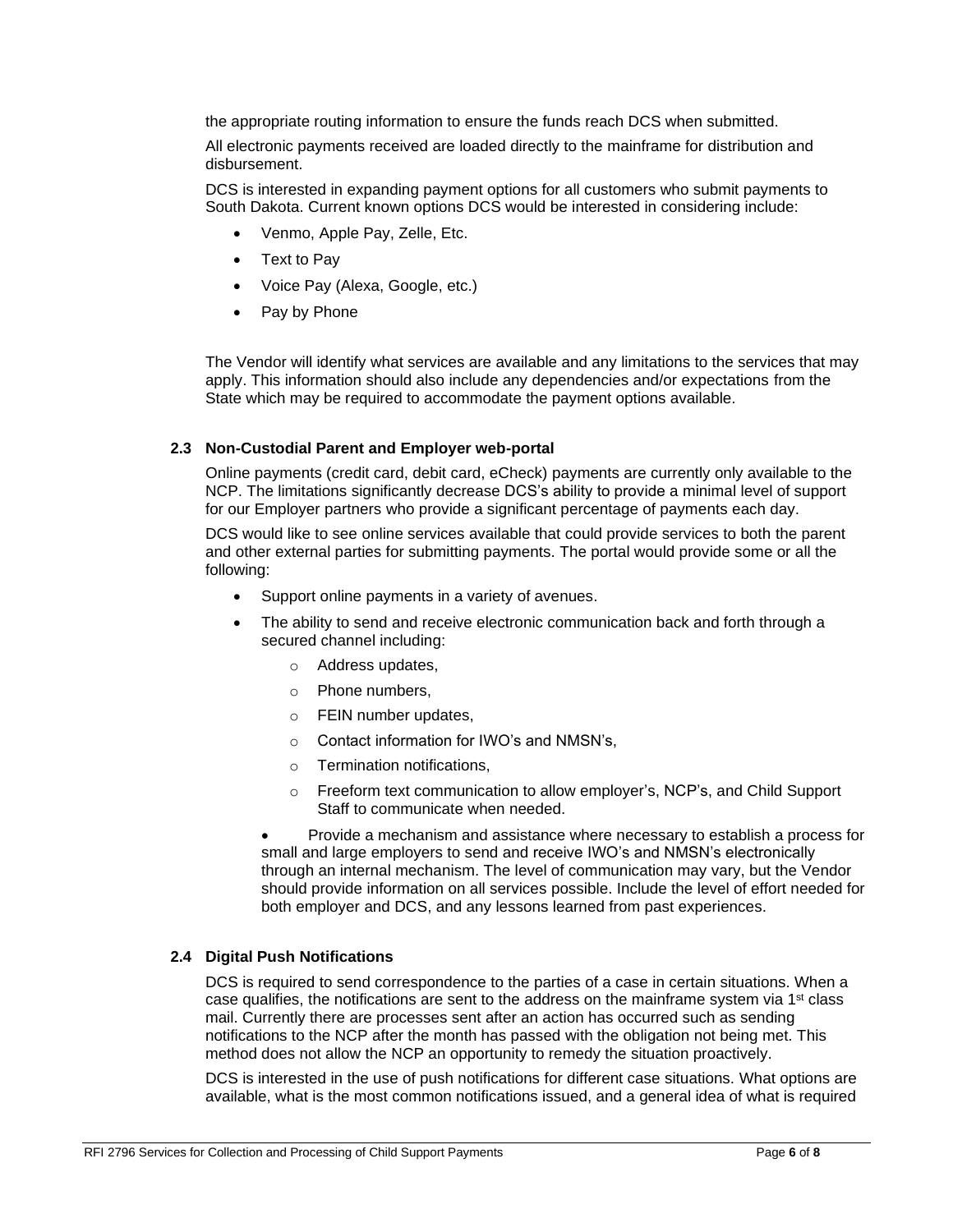from DCS for these notifications to work. DCS would also be interested in identifying the steps taken to ensure the communication is recognized as legitimate. And lastly, what information can be provided regarding the success or unexpected consequences other entities have experienced with this process.

### **2.5 Credit Card machines and/or Kiosk's**

DCS currently utilizes secured drop boxes located just outside each of the 8 local office buildings. These boxes allow individuals to submit payments, applications, and other MISC information to DCS after hours. Being located on or just outside the building requires the individual to have the ability to travel to the respective office. Non-electronic payments are mailed to the State Disbursement Unit (SDU), hand delivered to the SDU, or dropped off at one of 8 local office locations.

As a result of the pandemic, and the need to expand payment options to the NCP, DCS is looking for information regarding the utilization of credit card machines and/or Kiosk's to provide individuals with the ability to pay their support away from office locations when convenient for them.

DCS would also be interested in knowing other services that may be provided to customers through a Kiosk and successful placement of Kiosk's by other child support agencies.

Any or all services provided are expected to meet or exceed the minimum state and federal security requirements. Those requirements include but are not limited to the IRS Publication 1075 - Tax Information Security Guidelines for Federal, State and Local Agencies; and the AUTOMATED SYSTEMS FOR CHILD SUPPORT ENFORCEMENT: A GUIDE FOR STATES.

The State requests the Vendor to provide any additional information they feel the state should be aware of regarding the identified services.

### **3.0 Proposal Response Format**

### **3.1 Copies**

- 3.1.1 The Vendor shall submit an original proposal by hard copy or an electronic copy through secured file transfer protocol (SFTP) as outlined in section 1.3 above by the due date of June 22, 2022 at 5:00pm CDT
- 3.1.2 Proposals should be prepared simply and economically, providing a straightforward, concise description of the Vendor's proposed services. The proposal, whether hard copy or digital should include all attachments, and the electronic submittal should be in Microsoft Word or PDF electronic format.
- 3.1.3 Number the proposal pages and include a table of contents.

### **3.2 Proposal Organization**

All proposals must be organized and tabbed with labels with these headings. Digital proposals can substitute a page with the appropriate section title in lieu of tabs:

- 3.2.1 RFI form: The Request for Information form on p.1 of the RFI, completed and signed.
- 3.2.2 Executive summary: The one- or two-page executive summary will briefly describe the Vendor's proposal. A reader should be able to ascertain the essence of the response by reading the executive summary. Proprietary information requests should be stated here.